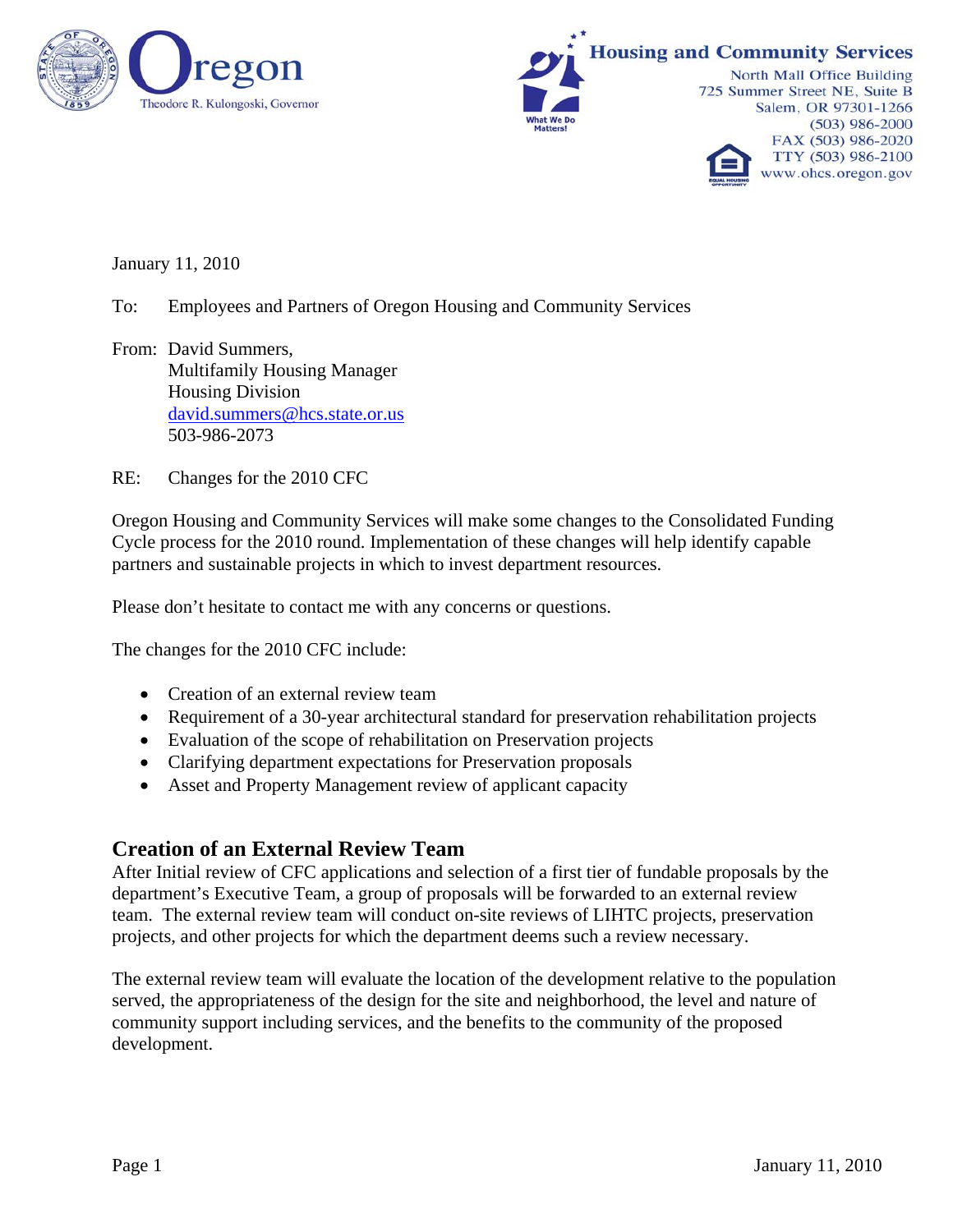The applicant, community representatives and the Regional Advisor to the Department will meet with the external team to discuss how the project fits within the community and discuss the benefits within the community.

# **Architectural 30-year standard on preservation rehab projects:**

A goal of the department is for all affordable housing projects (new or rehabilitation) to sustain themselves for 30 years without needing significant rehabilitation work. This will require careful design, materials selection and oversight by project architects, contractors and owners to ensure that affordable housing projects, including building envelopes and all structural components, have the necessary sustainability to last for 30 years with industry standard maintenance schedules.

# **Evaluation of the scope of rehabilitation on Preservation projects**

The department will evaluate the scope of rehabilitation on preservation projects to determine if they can achieve the department's architectural standards for long-term viability of a project. An External Team will visit each preservation project site and recommend to the Director projects that are most likely to meet a 30-year viability standard.

### **Clarifying department expectations for Preservation proposals**

The department has previously stated that approximately 50 percent of the CFC resources will be set aside for the preservation of properties with expiring federal rental assistance contracts. A department considers a project eligible for the preservation set aside if, at completion, at least 25 percent of the existing units have project-based Rental Assistance (RA). Preservation projects that do not meet this requirement will be ineligible for the set aside.

In order to meet the preservation standard at completion, the sponsor must provide from the RA issuing agency documentation showing that at least 25 percent of the units will receive RA.

# **Asset and Property Management review of Sponsor Capacity:**

The department's Asset and Property Management section will evaluate sponsor capacity as it relates to meeting compliance and asset management obligations on current developments. APM will review:

- sponsor compliance with program rules and regulations
- status of Analysis of Income and Expense report and other financial reporting requirements
- timeliness of loan payments, charges and fees

APM will identify sponsors who are in compliance and those sponsors who may have material or recurring non-compliance.

For the 2010 CFC, the APM evaluation will be worth five points in the application. Sponsors can submit an [Asset Management Information Request form](http://www.ohcs.oregon.gov/OHCS/HD/HRS/CFCApp/Asset_Management_Information_Request_Form.doc) beginning January 11, 2010, but no later than the final date of site review by the Regional Advisor to the Department. APM will notify a sponsor's RAD when it has made its determination. The sponsor can work through the RAD to